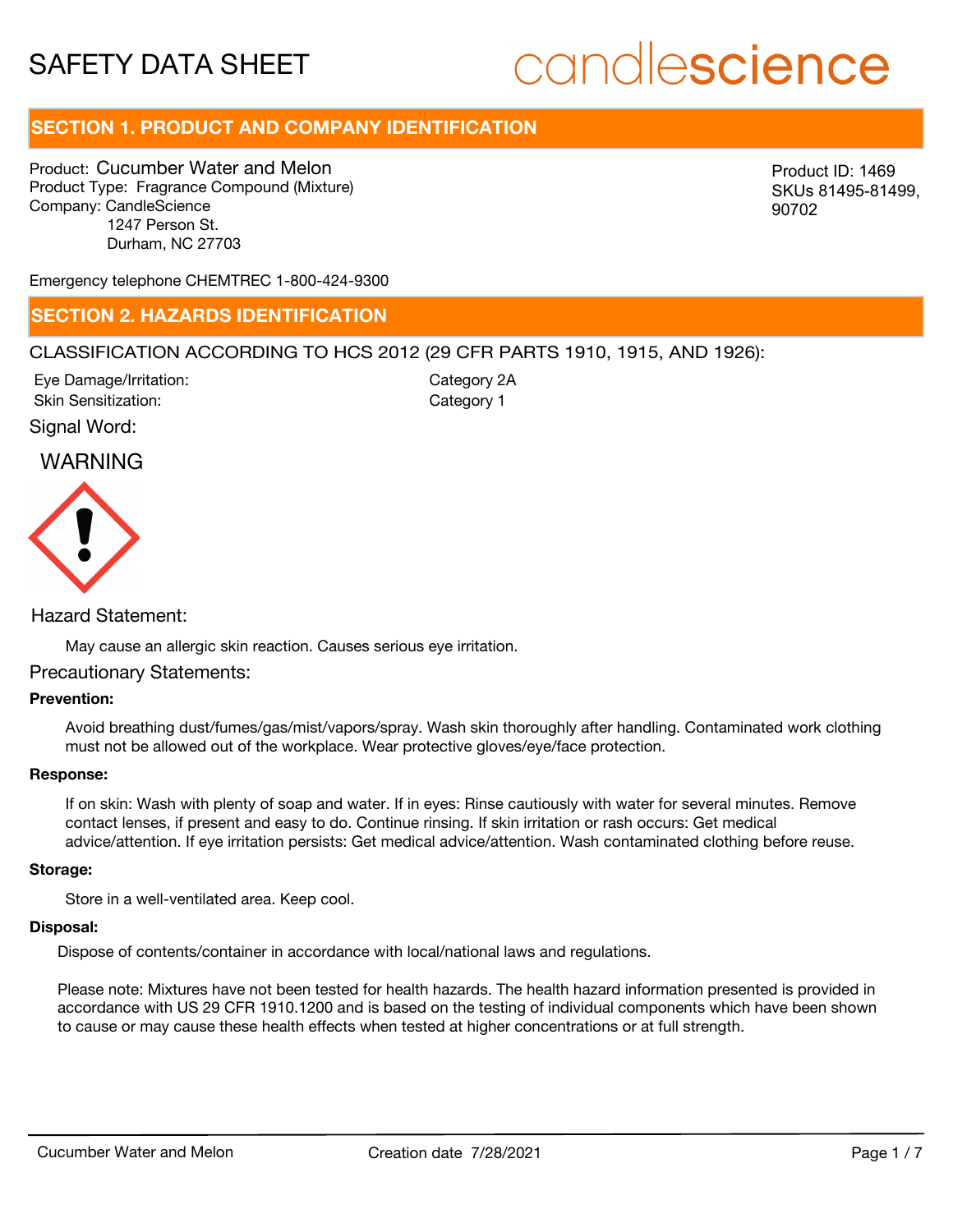# candlescience

### **SECTION 3. COMPOSITION/INFORMATION ON INGREDIENT**

| Hazardous components            | CAS No.        | Weight %  |
|---------------------------------|----------------|-----------|
| Benzyl benzoate                 | $120 - 51 - 4$ | $10 - 20$ |
| Dihydromyrcenol                 | 18479-58-8     | $1 - 10$  |
| 2-tert-Butylcyclohexyl acetate  | $88 - 41 - 5$  | $1 - 10$  |
| Terpineol                       | 8000-41-7      | $1 - 10$  |
| Benzyl acetate                  | $140 - 11 - 4$ | $1 - 10$  |
| Linalool                        | 78-70-6        | $1 - 10$  |
| Phenethyl alcohol               | $60 - 12 - 8$  | $1 - 10$  |
| 4-tert-Butyl cyclohexyl acetate | 32210-23-4     | $1 - 10$  |
| Allyl hexanoate                 | 123-68-2       | $\leq$ 1  |

## **SECTION 4. FIRST AID MEASURES**

Inhalation:

Get to fresh air immediately. Consult poison control center or physician if any symptoms develop.

Skin contact:

Rinse immediately with plenty of water for at least 15 minutes. If skin irritation occurs, seek medical advice/attention. Remove contaminated clothing and shoes. Immediately seek medical attention if chemical entered ear canal. When symptoms persist or in all cases of doubt seek medical advice.

Eye contact:

Remove contact lenses. Immediately flush eyes for at least 15 minutes. Get medical attention

Ingestion:

Do not induce vomiting. Immediately consult poison control center or physician.

Most important symptoms:

May cause an allergic skin reaction. Causes serious eye irritation.

Indication of immediate medical attention:

Treat symptomatically.

General information:

Consult physician or Poison Control Center.

## **SECTION 5. FIREFIGHTING MEASURES**

### Suitable extinguishing media:

Foam, carbon dioxide, or dry chemical.

### Unsuitable extinguishing media:

Avoid use of water in extinguishing fires.

### Specific hazards:

Cucumber Water and Melon Creation date 7/28/2021 Page 2 / 7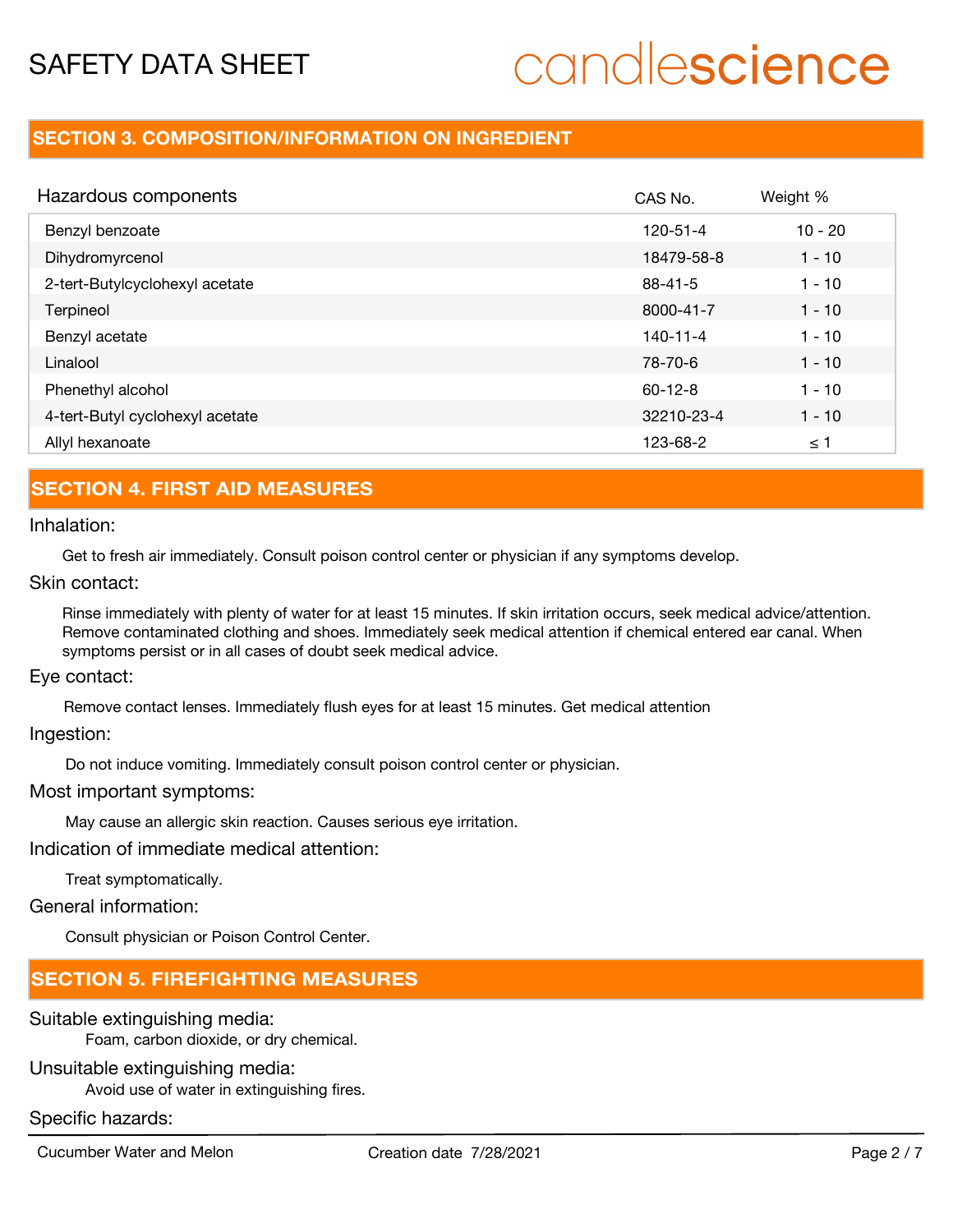# candlescience

During fire, gases hazardous to health may be formed. Do not allow run-off from fire fighting to enter drains or water courses.

### Special fire fighting procedures:

Wear self-contained breathing apparatus for firefighting. Move containers from fire area if it can be done safely. Use water spray jet to protect personnel and to cool endangered containers.

# **SECTION 6. ACCIDENTAL RELEASE MEASURES**

### Personal precautions, protective equipment and emergency procedures:

Evacuate personnel to safe areas. Remove all sources of ignition. Ensure adequate ventilation. Keep people away from and upwind of spill/leak. Wear appropriate protective equipment and clothing during clean-up.

### Environmental precautions:

Do not allow to enter into soil/subsoil. Do not allow to enter into surface water or drains. Dispose of in accordance with local regulations. Local authorities should be advised if significant spillage cannot be contained.

### Methods and materials for containment and cleaning up:

Soak up with inert absorbent material (e.g. sand, silica gel, vermiculite). Keep in suitable and closed containers for disposal. Clean contaminated floors and objects thoroughly while observing environmental regulations.

### **SECTION 7. HANDLING AND STORAGE**

### Precautions for safe handling:

Avoid contact with skin and eyes. Avoid prolonged inhalation of vapors. Wash hands and other exposed areas with mild soap and water before eating, drinking or smoking and when leaving work. Handle in accordance with good industrial hygiene and safety practices.

### Conditions for safe storage, including any incompatibilities:

Store in tightly closed and upright container in a cool, dry, ventilated area. Store away from light, heat, and sources of ignition.

# **SECTION 8. EXPOSURE CONTROLS/PERSONAL PROTECTION**

### Exposure Guidelines:

ACGIH: Benzyl acetate (CAS 140-11-4) TWA 10 ppm

CAL PEL: Benzyl acetate (CAS 140-11-4) PEL 10ppm (61 mg/m<sup>3</sup>)

### Appropriate Engineering Controls:

### **Ventilation:**

Use engineering controls to maintain airborne levels below exposure limit requirements or guidelines. If there are no applicable exposure limit requirements or guidelines, use only with adequate ventilation. Local exhaust ventilation may be necessary for some operations.

### Personal Protective Equipment:

### **Eye protection:**

Ensure that eyewash stations and safety showers are close to the workstation location. Chemical resistant goggles must be worn.

#### **Hand protection:**

Wear chemical resistant gloves suitable for this material as determined by a hazard assessment. Gloves should be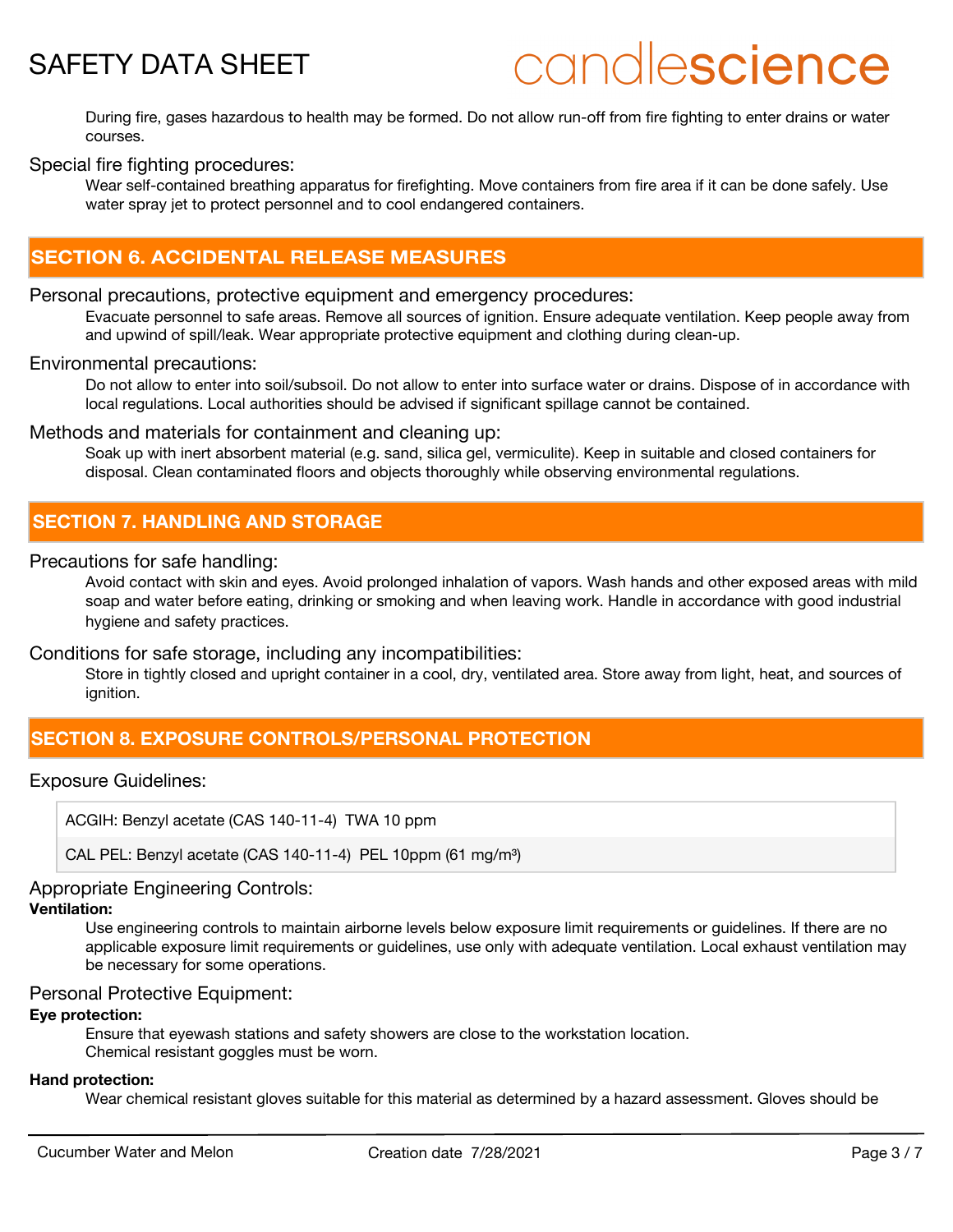# candlescience

discarded and replaced if there is any indication of degradation or chemical breakthrough.

### **Skin and body protection:**

Wear protective clothing suitable for this material as determined by a hazard assessment.

### **Respiratory protection:**

Respiratory protection should be worn when workplace exposures exceed exposure limit requirements or guidelines. If there are no applicable exposure limits or guidelines, use an approved respirator where there is a potential for adverse effects, including but not limited to respiratory irritation or odor, where indicated or required by the exposure assessment. Selection of air-purifying or positive-pressure supplied air will depend on the results of the exposure assessment which includes an evaluation of the specific operations and the actual or potential airborne concentrations. The type of cartridge or filter to be used must be selected and approved for the chemical, class, or classes of chemicals likely to be encountered in the workplace. For emergency conditions, use an approved positive-pressure self-contained breathing apparatus.

### **General hygiene considerations:**

Handle in accordance with good industrial hygiene and safety practice. Remove contaminated clothing and protective equipment before entering eating areas. Wash hands before breaks and immediately after handling the product.

## **SECTION 9. PHYSICAL AND CHEMICAL PROPERTIES**

| Appearance:                                         | Liquid                    |
|-----------------------------------------------------|---------------------------|
| Color:                                              | Yellow                    |
| Odor:                                               | Characteristic            |
| Odor threshold:                                     | N/A                       |
| pH:                                                 | N/A                       |
| Melting point:                                      | N/A                       |
| Boiling point:                                      | N/A                       |
| Flashpoint:                                         | 100 °C<br>212 $\degree$ F |
| Evaporation Rate (Butyl Acetate = 1): $N/A$         |                           |
| Flammability (solid, gas):                          | N/A                       |
| Upper lower flammability or explosive limits:       |                           |
| Vapor density (Air=1):                              | N/A                       |
| Vapor pressure:                                     | 0.0409 hPa estimated      |
| Specific gravity (H2O=1):                           | $0.8922 - 0.9022$         |
| Solubility in water:                                | N/A                       |
| Solubility in other solvents: Practically insoluble |                           |
| Partition coefficient: n-octanol/water:             | N/A                       |
| Auto-ignition temperature:                          | N/A                       |
| Decomposition temperature:                          | N/A                       |
| Kinematic viscosity:                                | N/A                       |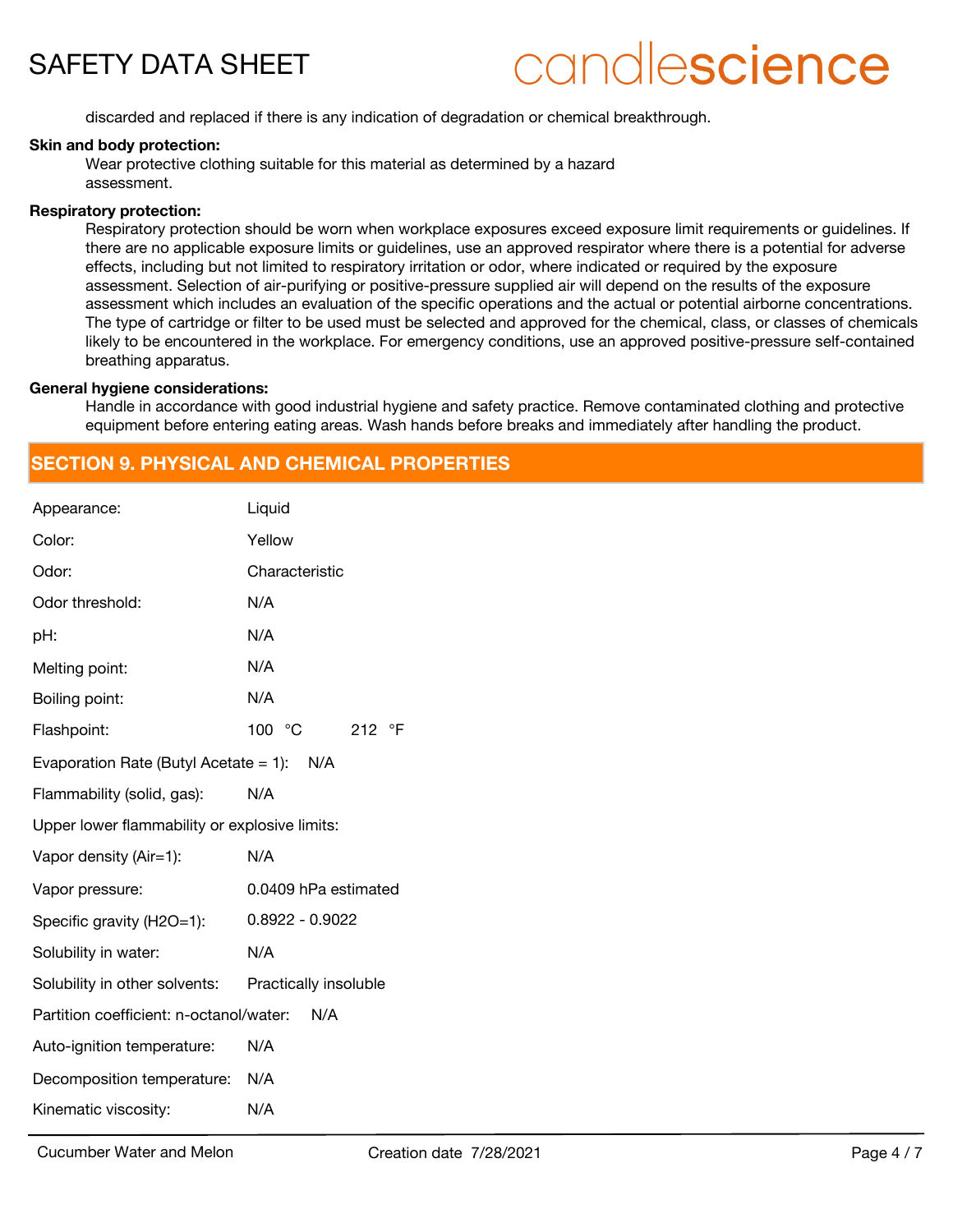# candlescience

| Dynamic viscosity:    | N/A             |
|-----------------------|-----------------|
| Explosive properties: | N/A             |
| Oxidizing properties: | N/A             |
| Refractive index:     | 1.4494 - 1.4594 |

# **SECTION 10. STABILITY AND REACTIVITY**

#### **Chemical stability:**

The product is stable and non-reactive under normal conditions of use, storage and transport.

### **Possibility of hazardous reactions:**

Material is stable under normal conditions.

### **Conditions to avoid:**

Heat, flames and sparks. Temperature extremes and direct sunlight.

### **Incompatible materials:**

Strong oxidizing agents. Strong acids. Strong Bases.

### **Hazardous decomposition products:**

No hazardous decomposition products are known.

# **SECTION 11. TOXICOLOGICAL INFORMATION**

### **Acute oral toxicity:**

3,420 mg/kg

### **Acute dermal toxicity:**

> 5,000 mg/kg

### **Acute inhalation toxicity:**

> 200 mg/l

### **Skin corrosion/irritation:**

May cause skin irritation and/or dermatitis

### **Serious eye damage/eye irritation:**

Vapors may cause irritation to the eyes, respiratory system, and the skin

### **Respiratory or skin sensitization:**

Causes sensitization

### **Mutagenicity:**

N/A

### **Reproductive toxicity:**

N/A

### **Carcinogenicity:**

Cucumber Water and Melon Creation date 7/28/2021 Cucumber Water and Melon Creation date 7/28/2021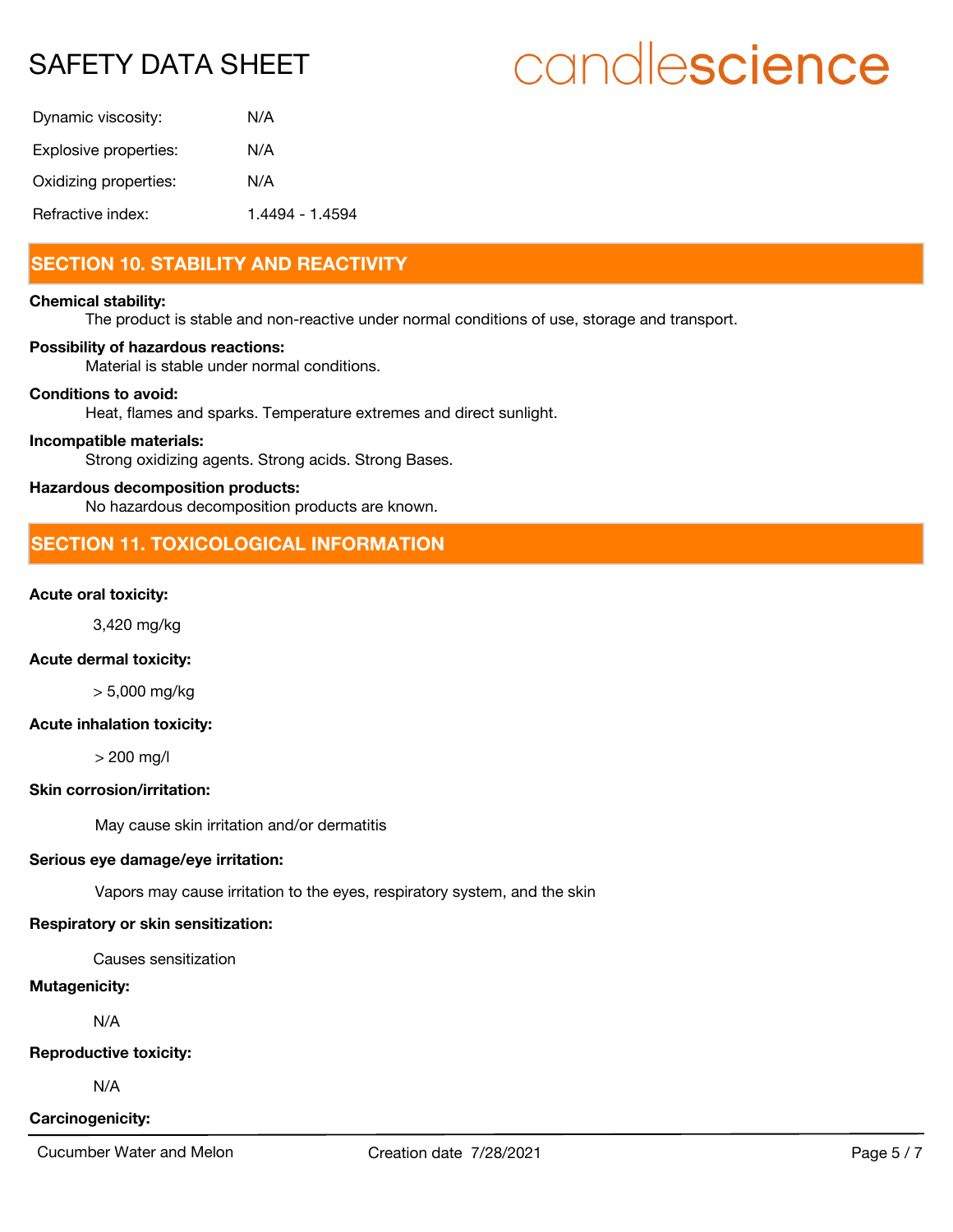# candlescience

### N/A

Please note: Mixtures have not been tested for health hazards. The health hazard information presented is provided in accordance with US 29 CFR 1910.1200 and is based on the testing of individual components which have been shown to cause or may cause these health effects when tested at higher concentrations or at full strength.

### **SECTION 12. ECOLOGICAL INFORMATION**

**Ecotoxicity:**

N/A

**Persistence and Degradability:**

N/A

### **Bioaccumulation:**

N/A

### **Other Adverse Effects:**

N/A

## **SECTION 13. DISPOSAL CONSIDERATIONS**

### **Disposal instructions:**

Collect and reclaim or dispose in sealed containers at licensed waste disposal site. Do not allow this material to drain into sewers/water supplies. Do not contaminate ponds, waterways or ditches with chemical or used container. Dispose of contents/container in accordance with local/regional/national/international regulations.

### **Local disposal regulations:**

Dispose in accordance with all applicable regulations.

#### **Hazardous waste code:**

The waste code should be assigned in discussion between the user, the producer and the waste disposal company.

### **Waste from residues/unused products:**

Dispose of in accordance with local regulations. Empty containers or liners may retain some product residues. This material and its container must be disposed of in a safe manner.

#### **Contaminated packaging:**

Since emptied containers may retain product residue, follow label warnings even after container is emptied. Empty containers should be taken to an approved waste handling site for recycling or disposal.

| <b>SECTION 14. TRANSPORT INFORMATION</b>                                                                |  |  |
|---------------------------------------------------------------------------------------------------------|--|--|
| UN 3082                                                                                                 |  |  |
| Environmentally hazardous substance, liquid, n.o.s (Benzyl Benzoate, Methyl<br>isopropenyl cyclohexene) |  |  |
| 9                                                                                                       |  |  |
| Ш                                                                                                       |  |  |
| yes                                                                                                     |  |  |
| N/A                                                                                                     |  |  |
|                                                                                                         |  |  |